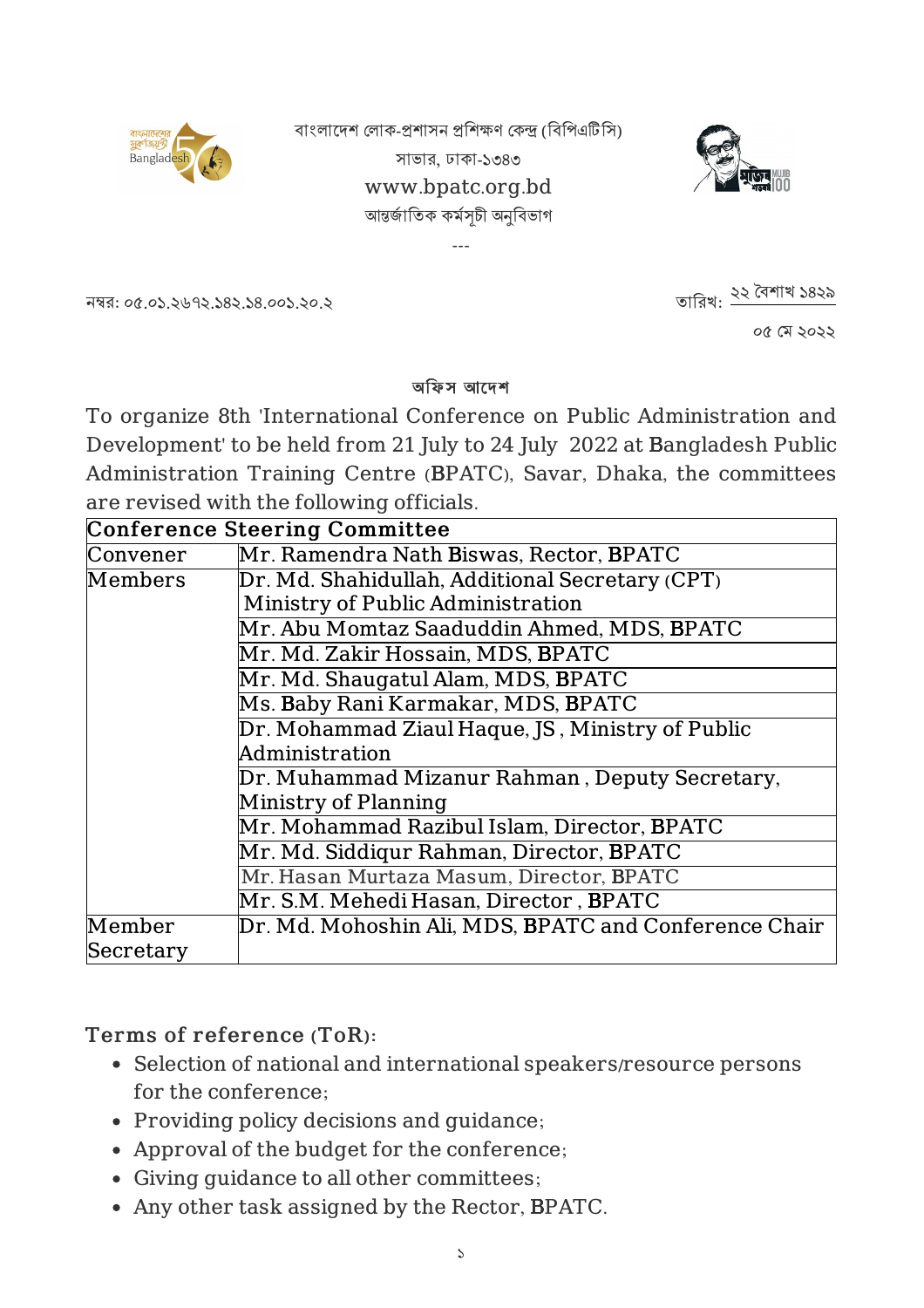| Management Committee (Venue, Transport, Logistics, |                                                                     |  |  |
|----------------------------------------------------|---------------------------------------------------------------------|--|--|
| <b>Accommodation, Food)</b>                        |                                                                     |  |  |
| Convener                                           | Mr. Md. Zakir Hossain, MDS, BPATC                                   |  |  |
| Member                                             | Dr. M Arifur Rahman, Director, BPATC                                |  |  |
|                                                    | Mr. Md. Atikuzzaman, Director, BPATC                                |  |  |
|                                                    | Mr. A T M Arif Hossain, Director, BPATC                             |  |  |
|                                                    | Dr. BM Benjori Ahmed, Director, BPATC                               |  |  |
|                                                    | Mr. Mohammad Ziaul Islam, Asstt. System Analyst,<br><b>BPATC</b>    |  |  |
|                                                    | Ms. Khatune Jannath, Deputy Director, BPATC                         |  |  |
|                                                    | Dr. Md. Mostafizur Rahman, Medical Officer, BPATC                   |  |  |
|                                                    | Mr. Md. Mamunur-Or-Rashid, Librarian, BPATC                         |  |  |
|                                                    | Mr. Md. Tanjur Ahmed Joardar, Assistant Programmer,<br><b>BPATC</b> |  |  |
|                                                    | Mr. Mohammad Altab Hossain, Assistant Programmer,<br><b>BPATC</b>   |  |  |
|                                                    | Mr. Mir Md. Taufiqul Islam, Assistant Director, BPATC               |  |  |
|                                                    | Ms. Roma Rani Biswas, Assistant Director, BPATC                     |  |  |
|                                                    | Mr. Mohammad Sohrab Hoshen, Assistant Director,                     |  |  |
|                                                    | <b>BPATC</b>                                                        |  |  |
| Member                                             | Deputy Director(Service), BPATC                                     |  |  |
| Secretary                                          |                                                                     |  |  |

- Making detailed plan regarding venue, logistic, accommodation and food and getting the plan approved by the Steering Committee/Rector;
- Ensuring venue, accommodation, logistic facilities and food for the participants according to the guidance of the Steering Committee/Rector;
- Ensuring befitting decoration of the BPATC campus according to the guidance of the Rector;
- Preparing budget for the tasks of the committee (according to the approved plan) and submitting budget to the Budget Committee;
- Hoisting conference information in the website, preparing online schedule
- Any other task assigned by the Rector, BPATC

| Conference Secretariat                                                                |                                                   |  |
|---------------------------------------------------------------------------------------|---------------------------------------------------|--|
| Convener                                                                              | Mr. S.M. Mehedi Hasan, Director, BPATC            |  |
| Members                                                                               | Dr. Mohammad Rezaul Karim, Deputy Director, BPATC |  |
|                                                                                       | Mr. Md. Akram Ali, PS to Rector, BPATC            |  |
| Mr.Md. Mamun-Or-Rashid, Librarian, BPATC<br>Ms. Antara Halder, Deputy Director, BPATC |                                                   |  |
|                                                                                       |                                                   |  |
|                                                                                       | <b>BPATC</b>                                      |  |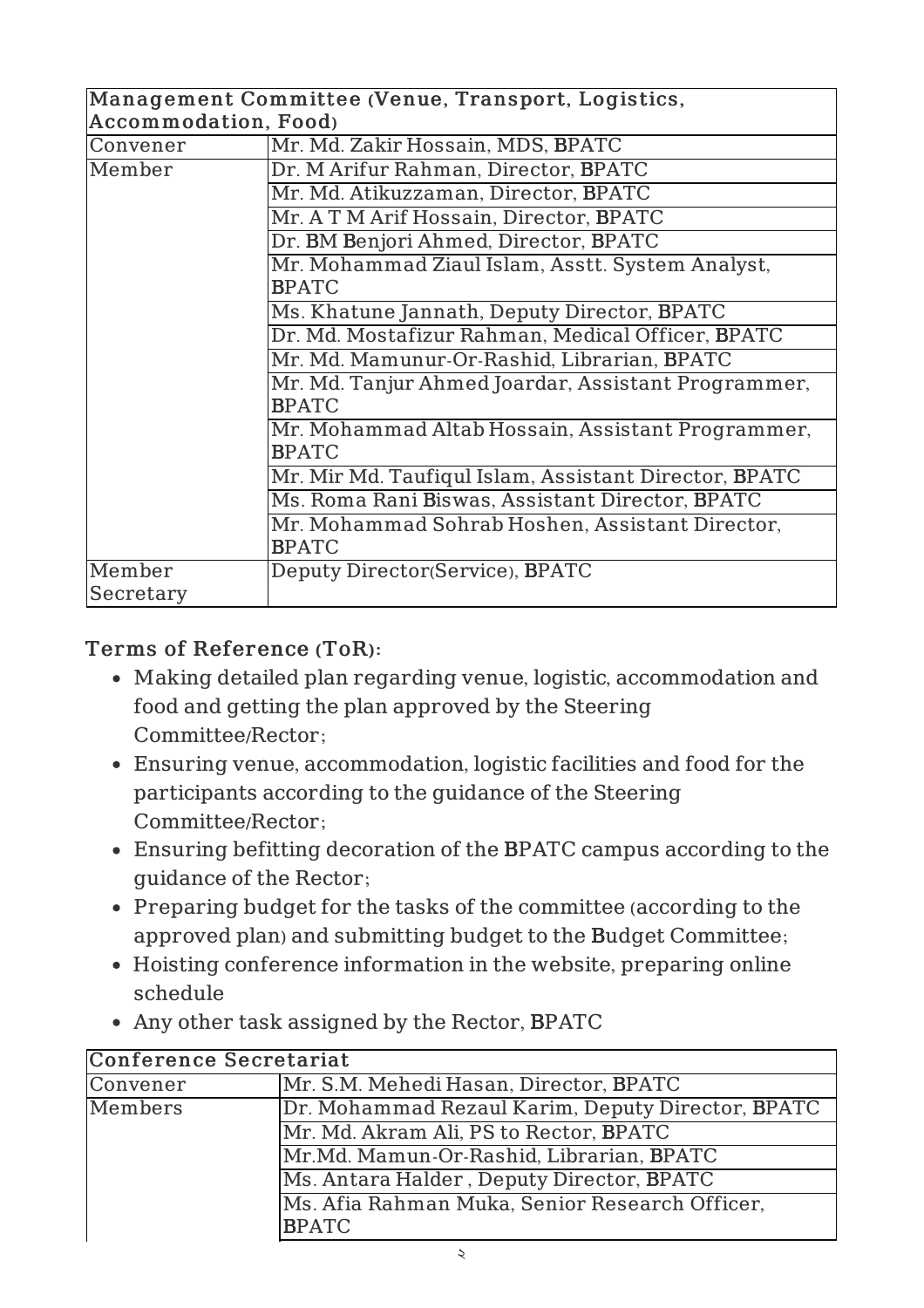| Mr. Md. Mizanur Rahman, RO, BPATC                |                                                          |
|--------------------------------------------------|----------------------------------------------------------|
| Mr.A.M. Shahrior Alam, Assistant Director, BPATC |                                                          |
|                                                  | Mr. Md. Rustam Rabbani, Asstt. Programmer, BPATC         |
|                                                  | Member Secretary Dr. Md. Moshiur Rahman, Deputy Director |

- Liaison with all committees;
- Developing website for the conference and online participant registration form;
- Communication with conference participants;
- Managing itinerary of the conference participants;
- Sharing logistical notes and other information kit/materials related to the conference with the participants;
- Providing support to the steering committee;
- Any other task assigned by the Rector, BPATC.

| <b>Academic Advisory Team</b>                       |  |
|-----------------------------------------------------|--|
| Dr. Md. Mohoshin Ali, MDS, BPATC                    |  |
| Dr. Rizwan Khair, former MDS, BPATC and             |  |
| Governance and Public Policy Expert                 |  |
| Dr. Mohammed Ziaul Haque, Joint Secretary, Ministry |  |
| of Public Administration                            |  |
| Dr. M Arifur Rahman, Director, BPATC                |  |
| Dr. Md. Zohurul Islam, Director, BPATC              |  |
| Mr. Md. Sharif Hasan, Director, BPATC               |  |
| Dr. Mehedi Masud, Director, BPATC                   |  |
| Dr. Md. Morshed Alom, Deputy Director, BPATC        |  |
| Dr. Mohammad Rezaul Karim, Deputy Director, BPATC   |  |
| Mamun Or Rashid, Libararian, BPATC                  |  |
|                                                     |  |

# Terms of Reference (ToR):

- Tasks relating to the review of abstracts and full papers;
- Identifying relevant experts for performing review role;
- Providing recommendations for acceptance of abstracts and full papers;
- Preparing the list of local experts (academic and practice) to perform different roles (chair; designated speaker; moderator etc.) in different sessions of the Conference;
- Preparing budget for review related tasks;
- Any other task assigned by the Rector, BPATC.

| Rapporteuring and Documentation Committee |                               |  |
|-------------------------------------------|-------------------------------|--|
| Convener                                  | Mostak Ahmed, Director, BPATC |  |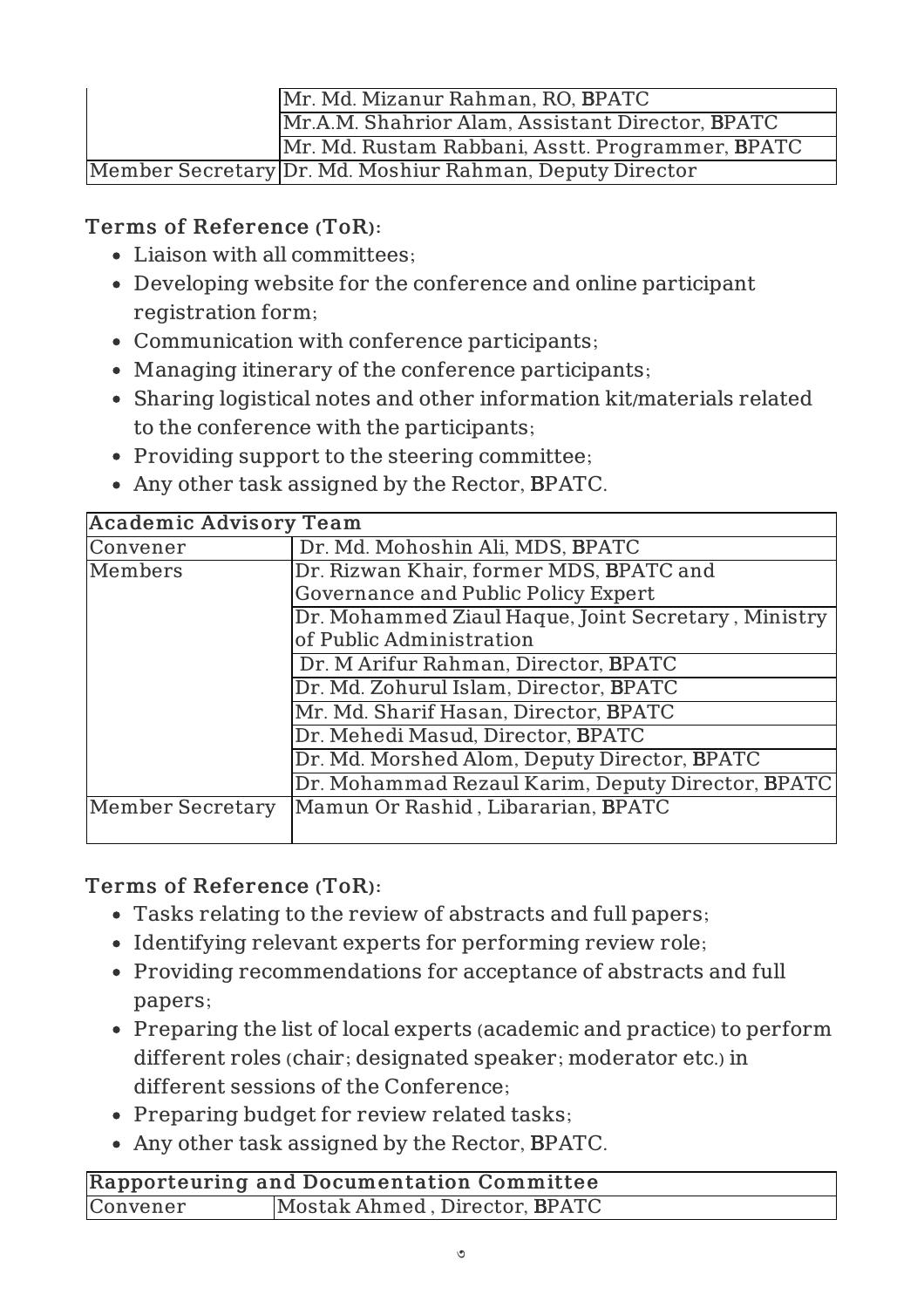|                                              | Ms. Mst. Masuma Arefin, Deputy Director, BPATC  |
|----------------------------------------------|-------------------------------------------------|
|                                              | Mr. Shamim Adnan, Assistant Director, BPATC     |
| Mr. Mohammad Mamun, Senior Research Officer, |                                                 |
| <b>BPATC</b>                                 |                                                 |
|                                              | Mr. Anirban Das, Assistant Dirctor, BPATC       |
| Member                                       | Mr. Robiul Alam Lokman, Research Officer, BPATC |
| Secretary                                    |                                                 |

- Making detailed plan for rapportuering and documentation;
- Identifying Master of Ceremonies (MCs) for different sessions of the conference as required;
- Engaging rapportuers for different sessions of the conference for taking notes;
- Preparing conference proceedings;
- Preparing budget for the committee and submitting the budget to the Budget Committee;

|                                                    | • Any other task assigned by the Rector, BPATC.    |
|----------------------------------------------------|----------------------------------------------------|
|                                                    | <b>Finance and Procurement Committee</b>           |
| Convener                                           | Abu Momtaz Saaduddin Ahmed, MDS BPATC              |
| Members                                            | Dr. Rokeya Fahmida, Director, BPATC                |
|                                                    | Mr. K M Abdul Kader, Deputy Director, BPATC        |
|                                                    | Mr. Md. Anisur Rahman, Deputy Director, BPATC      |
|                                                    | Mr. Shoaib Ahmad, Assistant Director, BPATC        |
| Mr. A.M. Shahrior Alalm, Assistant Director, BPATC |                                                    |
|                                                    | Mr. Shamim Hosen, Assistant Director, BPATC        |
|                                                    | Mr. Md. Mozaherul Islam, Assistant Director, BPATC |
|                                                    | Ms. Samiana Sultana, Evaluation Officer, BPATC     |
|                                                    | Mr. Mohammad Abdul Kader, Assistant Director       |

Any other task assigned by the Rector, BPATC.

### Terms of Reference (ToR):

- Preparing detailed budget for the conference taking input/proposals from different committees, where necessary;
- Providing extensive support to the 'Venue, Accommodation, Transport and Logistics Committee';
- Undertaking different procurements for the conference under the guidance of the Steering Committee and the Rector;
- Any other task assigned by the Rector, BPATC.

Member Secretary Mr. Md. Nazim Uddin, Assistant Director

|          | Invitation, Reception and Protocol Committee |
|----------|----------------------------------------------|
| Convener | Md. Shaugatul Alam, MDS, BPATC               |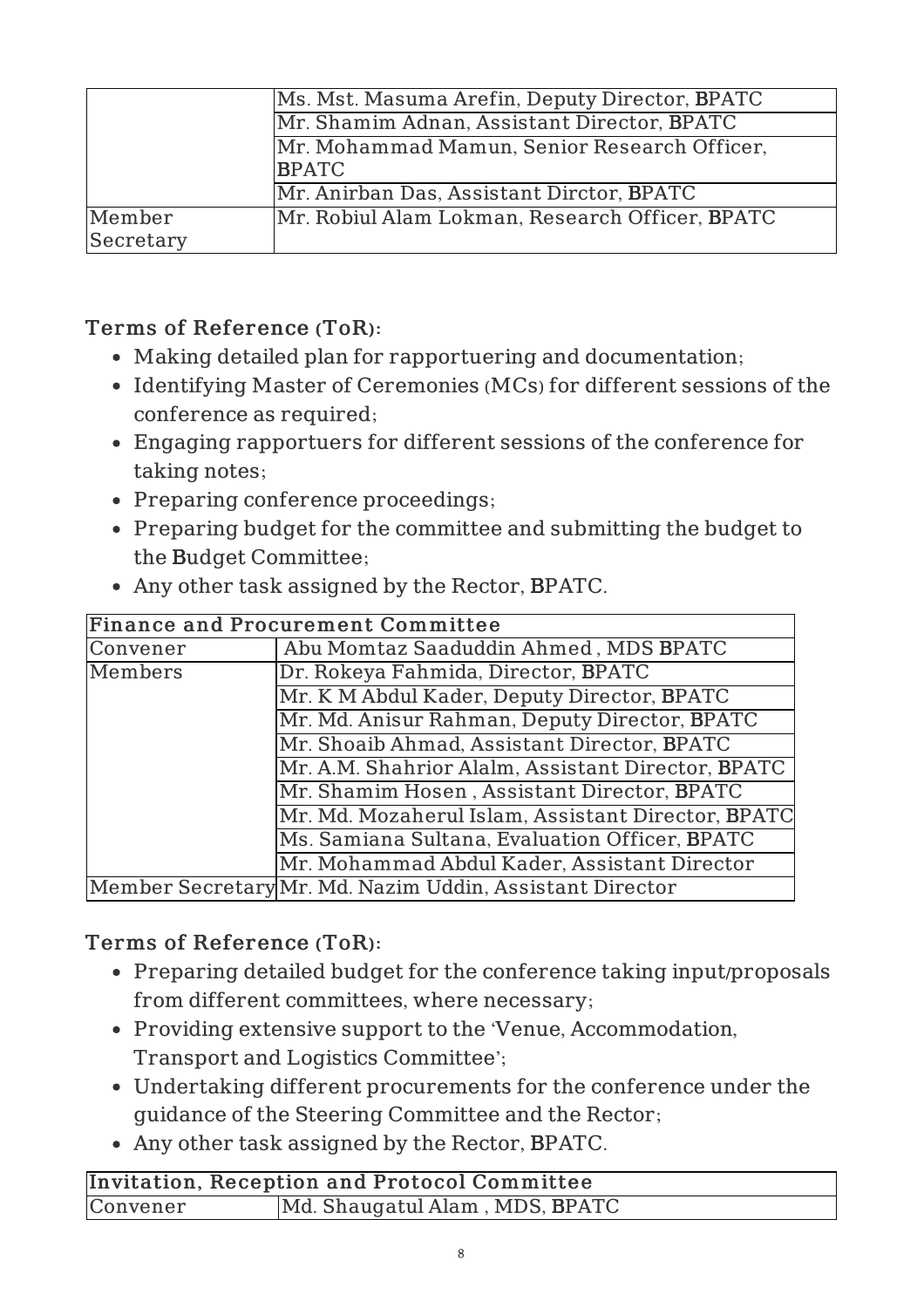| Members | Mr. Md. Abul Basher, Director, BPATC                             |
|---------|------------------------------------------------------------------|
|         | Mr. Anisur Rahman, Deputy Director, BPATC                        |
|         | Ms. Shamima Shormin, Deputy Director, BPATC                      |
|         | Ms. Mst. Masuma Arefin, Deputy Director, BPATC                   |
|         | Ms. Jakia Sultana, Deputy Director, BPATC                        |
|         | Ms. Tahmina Akhter, Deputy Director, BPATC                       |
|         | Ms. Antara Halder, Deputy Director, BPATC                        |
|         | Ms. Farzana Afrose, Assistant Director, BPATC                    |
|         | Mr. Masud Ahmed, Assistant Director, BPATC                       |
|         | Mr. Md. Nejam Uddin, Asstt. Director, BPATC                      |
|         | Mr. Mohammad Nazrul Islam, Publication Officer,                  |
|         | <b>BPATC</b>                                                     |
|         | Member Secretary Ms. Roma Rani Biswas, Assistant Director, BPATC |

- Printing and distribution of invitation cards as required under the guidance of the Rector;
- Ensuring necessary hospitality/protocol to the conference participants and guests;
- Engaging protocol procedures and officials to receive and see-off the participants;
- Liaison with the relevant committee(s) for logistics and transportation support;
- Liaison with Conference Secretariat to take protocol measures according to the travel itinerary of the participants and guests;
- Any other task assigned by the Rector, BPATC.

| <b>Press and Public Relations</b>                  |                                                    |  |
|----------------------------------------------------|----------------------------------------------------|--|
| Chair                                              | Md. Siddiqur Rahman, Director, BPATC               |  |
| Ms. Alina Akter, Deputy Director, BPATC<br>Members |                                                    |  |
|                                                    | Dr Md. Moshiur Rahman, Deputy Director, BPATC      |  |
|                                                    | Ms. Nasrin Akter, Deputy Director, BPATC           |  |
|                                                    | Mr. Mohammad Masum Rahman, Assistant.              |  |
| Programmer, BPATC                                  |                                                    |  |
|                                                    | Mr. Razib Mia, Evaluation Officer, BPATC           |  |
|                                                    | Mr. Sanjoy Kumar Sharma, Evaluation Officer, BPATC |  |
|                                                    | Mr. Md. Golam Azam Khan, Assistant Director, BPATC |  |
| Member                                             | A.M.Shahrior Alam, Assistant Director, BPATC       |  |
| Secretary                                          |                                                    |  |

# Terms of Reference (ToR):

- Developing a PR strategy and establishing partnership with print and electronic media;
- Making some media outlets (print and electronic) as media partners;
- Publishing and disseminating news of the conference using social